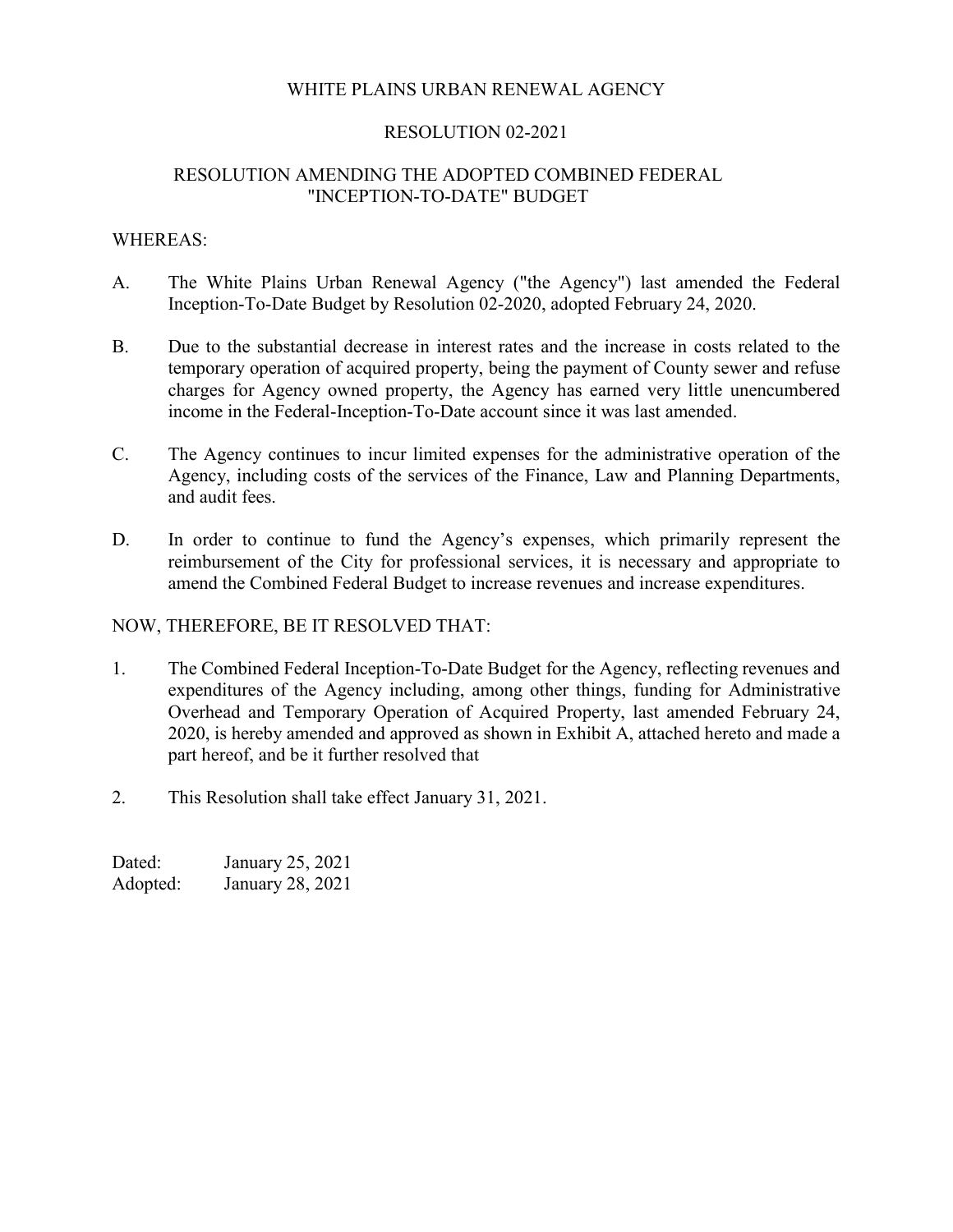## Exhibit A

## WPURA - BUDGET REPORT COMBINED FEDERAL BUDGET, NYR-37

# Proposed Modified Budget to be Effective January 31, 2021

|                                           | <b>WPURA - BUDGET REPORT</b>           |                 |               |            |  |
|-------------------------------------------|----------------------------------------|-----------------|---------------|------------|--|
|                                           | <b>COMBINED FEDERAL BUDGET, NYR-37</b> |                 |               |            |  |
| Proposed Modified Budget January 31, 2021 |                                        |                 |               |            |  |
|                                           |                                        |                 |               |            |  |
|                                           |                                        |                 |               |            |  |
|                                           |                                        | Modified        | Proposed      |            |  |
|                                           |                                        | <b>Budget</b>   | Modified      | Increase   |  |
| <b>CODE</b>                               | <b>REVENUES</b>                        | 1/15/2021       | <b>Budget</b> | (Decrease) |  |
| 02203                                     | <b>HUD CD Block Grant</b>              | \$<br>3,480,800 | \$3,480,800   | \$         |  |
| 02204                                     | Project Capital Grant                  | 55,524,997      | 55,524,997    |            |  |
| 02214                                     | <b>HUD Financial SetImnt Grant:</b>    | 10,672,053      | 10,672,053    |            |  |
| 02282                                     | <b>WPURA State Grant</b>               | 1,721,275       | 1,721,275     |            |  |
| 02286                                     | <b>WPURA-7 Contributions</b>           | 94,238          | 94,238        |            |  |
| 06614                                     | <b>Land Sale Proceeds</b>              | 10,756,729      | 10,756,729    |            |  |
| 06619                                     | <b>Other Minor Sales</b>               | 600             | 600           |            |  |
| 06694                                     | Rental Income/NYR-37                   | 2,111,750       | 2,214,933     | 103,183    |  |
| 06696                                     | Commissions                            | 22,497          | 22,497        |            |  |
| 06698                                     | Refund P/Y Expenses                    | 69,370          | 69,370        |            |  |
| 06699                                     | Miscellaneous                          | 123,915         | 123,915       |            |  |
| 077XX                                     | Interest Income                        | 4,813,156       | 4,816,334     | 3,178      |  |
|                                           | <b>Total Revenues</b>                  | \$89,391,380    | \$89,497,741  | \$106,361  |  |
|                                           |                                        |                 |               |            |  |
|                                           |                                        |                 |               |            |  |
| <b>CODE</b>                               | <b>EXPENDITURES</b>                    |                 |               |            |  |
| 4.801                                     | Total Survey & Planning-Pt. 1          | \$.<br>441,530  | \$<br>441,530 | \$         |  |
| 4.810                                     | Administrative Overhead                | 11,894,098      | 11,990,459    | 96,361     |  |
| 4.815                                     | Legal Services                         | 1,070,000       | 1,070,000     |            |  |
| 4.818                                     | <b>Project Consultants</b>             | 309,466         | 309,466       |            |  |
| 4.820                                     | <b>Interest Expense</b>                | 12,225,033      | 12,225,033    |            |  |
| 4.830                                     |                                        |                 |               |            |  |
|                                           | Survey & Planning                      | 263,495         | 263,495       |            |  |
| 4.840                                     | Real Estate Acquisition                | 597,753         | 597,753       |            |  |
| 4.841                                     | <b>Acquisition Costs</b>               | 44,091,214      | 44,091,214    |            |  |
| 4.843                                     | <b>Relocation Costs</b>                | 32,671          | 32,671        |            |  |
| 4.844                                     | <b>Relocation Expenses</b>             | 4,125,339       | 4,125,339     |            |  |
| 4.845                                     | <b>Disposal Costs</b>                  | 793,329         | 793,329       |            |  |
| 4.846                                     | Temp Op Acq Prop/NYR-37                | 653,860         | 663,860       | 10,000     |  |
| 4.850                                     | Site Clearance                         | 2,601,889       | 2,601,889     |            |  |
| 4.855                                     | Project Improvements                   | 10,291,703      | 10,291,703    |            |  |
|                                           | <b>Total Expenditures</b>              | \$89,391,380    | \$89,497,741  | \$106,361  |  |